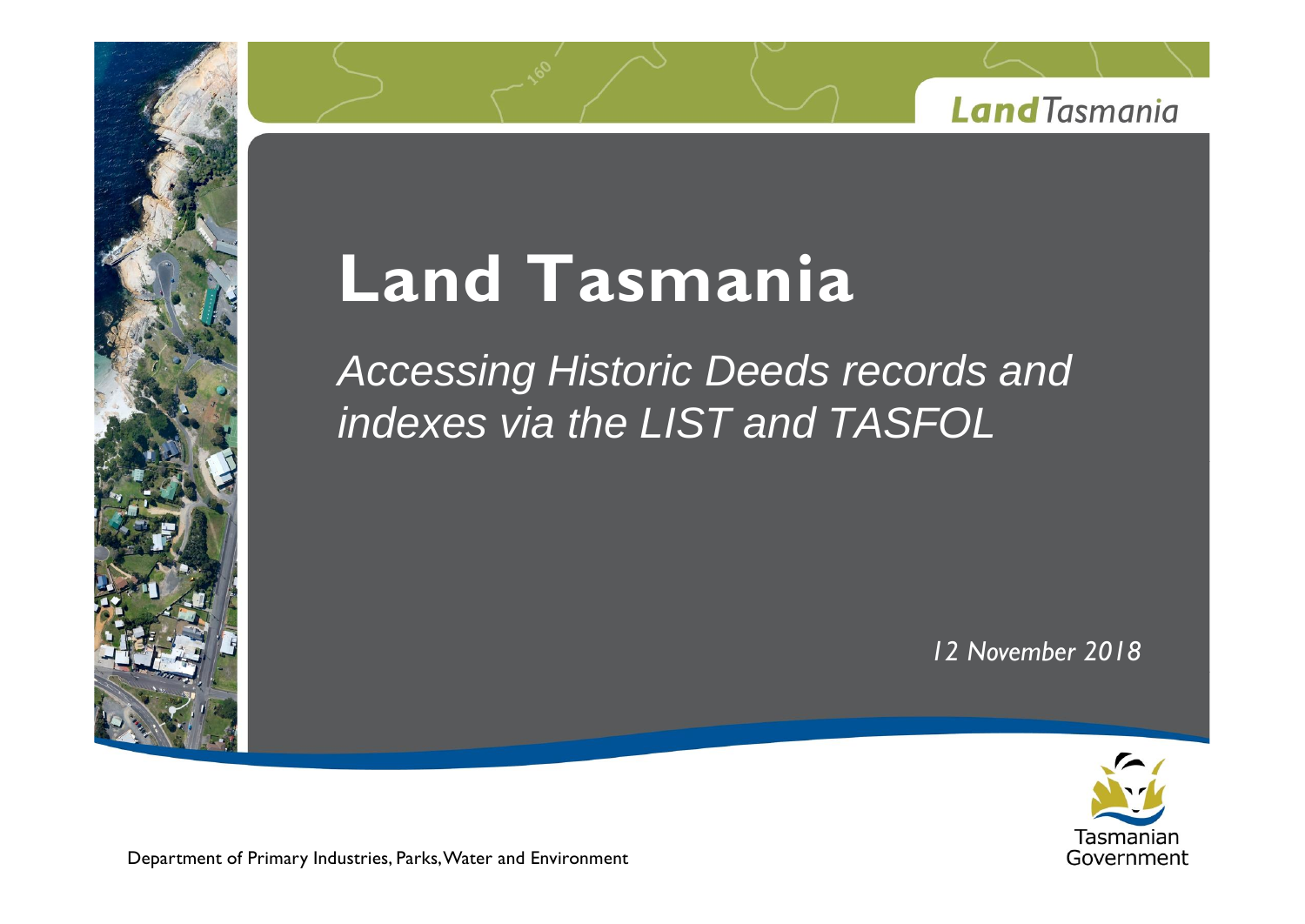

# Land Tasmania Digitisation work stream<br>Land Tasmania team is delivering 1.5 million records online via the LIST, which allows **Tasmania Digitisation work stream**

**and Tasmania Digitisation work stream**<br> **and instant access. The project is part of Land Tasmania**<sup>2</sup>s strategy to **Examber 2018**<br> **Examber 2019 12:30 September 2019 12:30 September 2019 12:30 September 2019 12:30 September 2019 12:30 September 2019 12:30 September 2019 12:30 and instant access. The project is part of Land Tasmania's s** Tasmania Digitisation work stream<br>
Tasmania team is delivering 1.5 million records online via the LIST, which allows<br>
t and instant access. The project is part of Land Tasmania's strategy to<br>
Peroperior is Land records in **Land Tasmania**<br>The Land Tasmania team is<br>convenient and instant acce<br>modernise and preserve its<br>practices. The engagement<br>information regarding: practices. The engagement objective for the project is to provide clear and relevant Land Tasmania team is devenient and instant access<br> *Archise* and preserve its Land<br> *Citices*. The engagement of<br> *Strategy*<br> *Archive Strategy* **Land** convenient and instant access. The project is part of Land Tasmania's strategy to modernise and preserve its Land records in line with contemporary conveyancing practices. The engagement objective for the project is to pro ent and instant access. The project is part of Land Tasmania's strategy to<br>ise and preserve its Land records in line with contemporary conveyancing<br>s. The engagement objective for the project is to provide clear and releva modernise and preserve its Land records in line with contemporary conveyancing modernise and preserve its Land records in line with contemporary conveys<br>practices. The engagement objective for the project is to provide clear and<br>information regarding:<br>**Archive Strategy**<br>Each record has been determine

### **Archive Strategy**

convenient

practices.<br>Practices

stakeholders for accuracy and ensuring minimal impact to services. nive Strategy<br>
In record has been determined for transfer and whether digitisation is required.<br>
Land Tasmania team has formulated an archive strategy and engaged with<br>
Pholders for accuracy and ensuring minimal impact to **Somerand independent independent Constrained Someton** is required.<br>
Somether distincts and the same in a series and engaged with<br>
Fracturacy and ensuring minimal impact to services.<br>
The Deeds and indexes were available o Each record has been determined for transfer and whether digitisation is required. The Lar

### **Expected timeframes**

rd has been determined for transfer and whether digitisation is required.<br>Tasmania team has formulated an archive strategy and engaged with<br>ers for accuracy and ensuring minimal impact to services.<br>**timeframes**<br>try of Deed The Land Tasmani<br>
stakeholders for a<br> **Expected timefral**<br>
The Registry of De<br>
Miscellaneous Lar<br>
historical Purchas<br>
August 2018. **Expected timeframes**<br>The Registry of Deeds and in<br>Miscellaneous Land indexes<br>historical Purchase Grants a<br>August 2018.<br>Proiected Outcomes I time transies and indexes were available online from March 2018, as well as<br>heous Land indexes (Deposited Deeds, Proclamations, Wills, etc.). The<br>Purchase Grants and Certificate of Titles were made available online in<br>01 **ine Regi** Stry of Deeds and Indexes were available requisitions Land indexes (Deposited Deeds, Proportions Proposited Of Titles<br>2018.<br>**A Outcomes**<br>A **Outcomes**<br>A **Outcomes**<br>A **Culticanal Stranger Constants in the proportions of Prov** 

### $\bullet$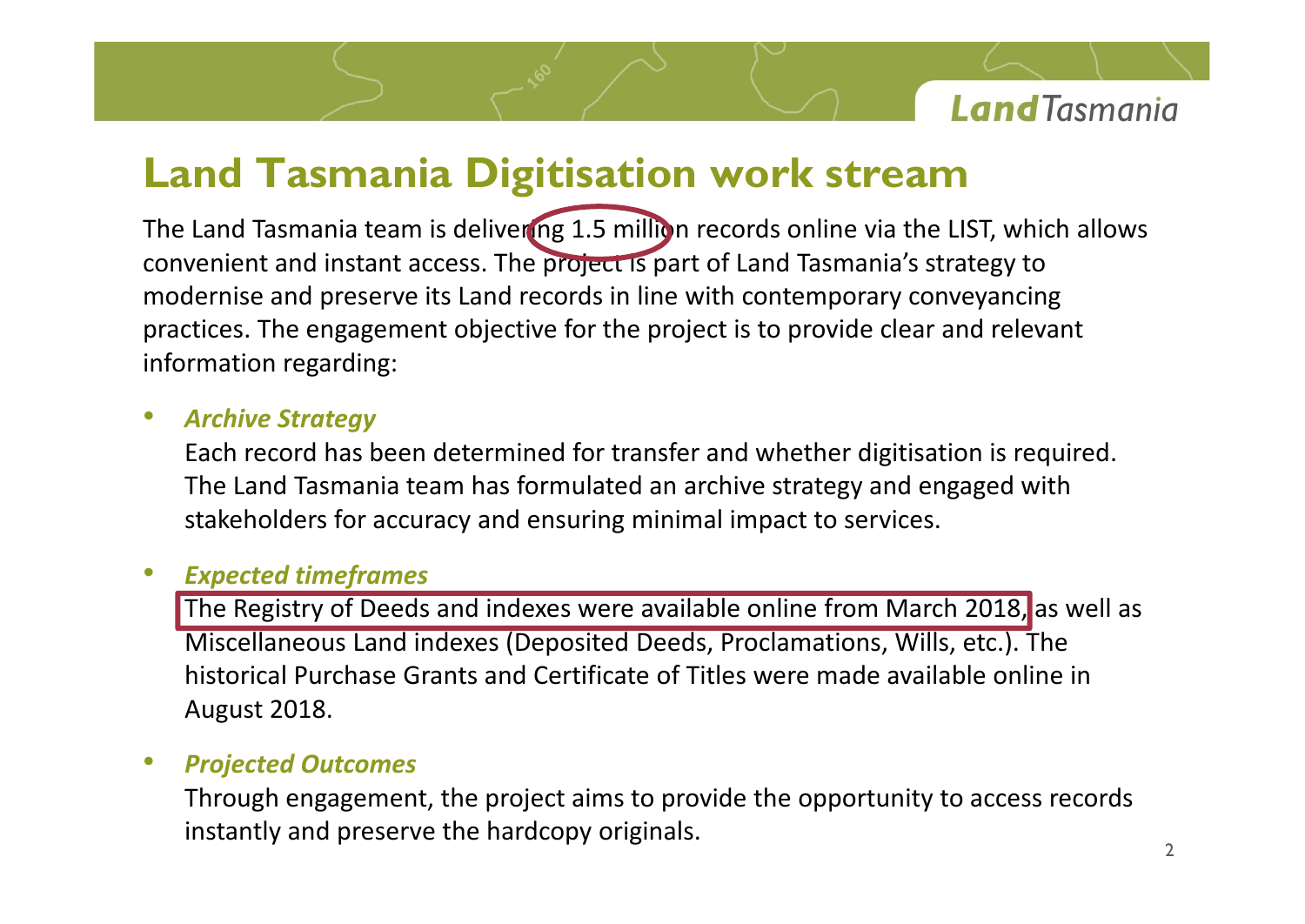

# **Tasmania Digitisation milestones** Land Tasmania Digitisation milestones<br>Land Tasmania team has successfully transferred a considerable quantity of records

and Tasmania Digitisation milestones<br>and Tasmania team has successfully transferred a considerable quantity of records<br>Tasmanian Archives and Heritage Office in the space of 12 months. Work is still being **Culmination Southern Accommodation Southern Accommodation Southern Accommodation Project. To date, we**<br>
The Southern Accommodation Project. To date, we<br>
The Southern Accommodation Project. To date, we **and Tasmania Digitisation**<br>
Land Tasmania team has successfully transferr<br>
asmanian Archives and Heritage Office in the spertaken, culminating with DPIPWE's Southern A<br>
ahead of schedule with our transfer goals. u<br>o **Basemian Control Control Control Control Control Control Control Control Control Control Control Control Control Control Control Control Control Control Control Control Control Control Control Control Control Control Cont** The Land Tasmania team has successfully transferred a considerable quantity of records d Tasmania team has successfully transferred a considerable quantity of records<br>anian Archives and Heritage Office in the space of 12 months. Work is still being<br>ken, culminating with DPIPWE's Southern Accommodation Projec .<br>asmanian Arch to Tasmanian Archives and Heritage Office in the space of 12 moundertaken, culminating with DPIPWE's Southern Accommodati<br>are ahead of schedule with our transfer goals.<br> **Basement Deeds Office**<br>
The Basement Deeds Office h anead

### **Basement Deeds Office**

*Leveland of schedu*<br> *Level Deed.*<br>
The Basement D<br> *Level 1* aneau or schedule with our transier goals.<br> **Basement Deeds Office**<br>
The Basement Deeds Office held 757.2 lineal metres of records. There has been<br>
approximately 2579 archival boxes transferred to TAHO.<br> **Level 1**<br>
Many re **ment Deeds Office**<br>Basement Deeds Office <mark>held 757.2 lineal metres </mark>of records. There has been<br>Distinately 2579 archival boxes transferred to TAHO.<br>I 1<br>approximately 315.9 lineal metres of records due to be culled or tran

### Level 1

to

are<br>are designed and the second second second and second second second second second second second second second <br>and the second second second second second second second second second second second second second second se

**Boxement Deeds Office**<br>
The Basement Deeds Office held 757.2 lineal metres of records. There has<br>
approximately 2579 archival boxes transferred to TAHO.<br> **Level 1**<br>
Many records on Level 1 LTO have been scanned and culled approximately 2579 archival boxes transferred to TAHO.<br> **Level 1**<br>
Many records on Level 1 LTO have been scanned and culled. Work is still underway,<br>
with approximately 315.9 lineal metres of records due to be culled or tr of 1<br>
Office of Valuer-General and culled. Work is still underway,<br>
approximately 315.9 lineal metres of records due to be culled or transferred to<br>
O/ZircoDATA. 259 boxes have been transferred as of 12/11/2018.<br>
Office of **The Sand Senary Senson Serven Scale Serveror**<br>The Scannal proximately 315.9 lineal metres of record<br>The Scannal metres have been transferre<br>Scannal Markey<br>Frice of Valuer-General and Location Service<br>and 91.4 lineal metre

### $\bullet$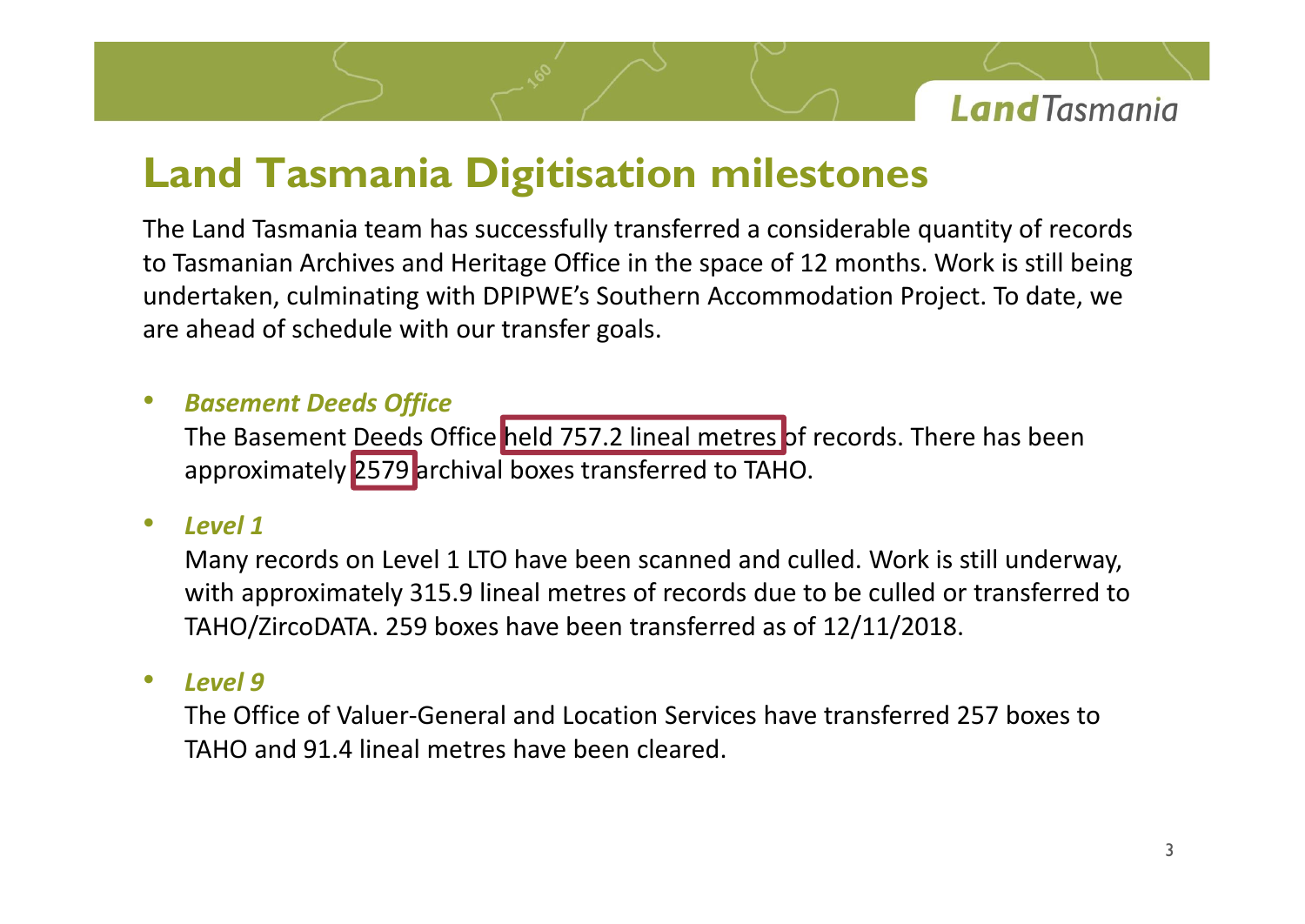

# **The LIST Registry of Deeds section**

Search

Search

Dealing No:

| Tasmanian<br>Government                               |         | Land Information System Tasmania                                                                                                                                                                                                                   | the                                                                                    |                   |                                                                  |
|-------------------------------------------------------|---------|----------------------------------------------------------------------------------------------------------------------------------------------------------------------------------------------------------------------------------------------------|----------------------------------------------------------------------------------------|-------------------|------------------------------------------------------------------|
| Home                                                  | theLIST | <b>Help</b><br>Contact Us                                                                                                                                                                                                                          |                                                                                        |                   | My Account   Logout (smiller)<br>Cart: 0 item(s)   Price: \$0.00 |
|                                                       |         | Properties & Titles » Historic Deeds Search                                                                                                                                                                                                        |                                                                                        |                   |                                                                  |
| Properties and Titles                                 |         | <b>Historic Registry of Deeds Search</b>                                                                                                                                                                                                           |                                                                                        | <b>User Guide</b> |                                                                  |
| Property Sales                                        |         |                                                                                                                                                                                                                                                    | To search the index books (1827 - 1972) by surname or date range enter the             |                   |                                                                  |
| <b>Torrens Scanned Dealings</b>                       |         |                                                                                                                                                                                                                                                    | criteria in the fields below and select "Search". This will then return a selection of |                   |                                                                  |
| Registry of Deeds                                     |         |                                                                                                                                                                                                                                                    | Index Books as a PDF that will include names and deed references.                      |                   |                                                                  |
| <b>Historic Deeds</b>                                 |         |                                                                                                                                                                                                                                                    |                                                                                        |                   |                                                                  |
| Historical Certificate of Title<br>and Purchase Grant |         | Once you have obtained the deed reference you need from the Index Books (see<br>here to find an example of a deed reference in the index books), enter this in the<br>"Dealing No:" field (Note: enter in the following format 07/3805) and select |                                                                                        |                   |                                                                  |
| Miscellaneous Land Indexes                            |         | "Search". This will return the deed as a PDF for you to save/print.                                                                                                                                                                                |                                                                                        |                   |                                                                  |
| Powers of Attorney                                    |         |                                                                                                                                                                                                                                                    |                                                                                        |                   |                                                                  |
| Renumbered Plan                                       |         | Further indexes can be found at Miscellaneous Land Indexes                                                                                                                                                                                         |                                                                                        |                   |                                                                  |
| Valuation Adjustment<br>Factors                       |         | Surname:                                                                                                                                                                                                                                           |                                                                                        |                   |                                                                  |
| Plan Progress                                         |         | Year:                                                                                                                                                                                                                                              |                                                                                        |                   |                                                                  |
| <b>Client Request</b>                                 |         |                                                                                                                                                                                                                                                    |                                                                                        |                   |                                                                  |

Clear

Clear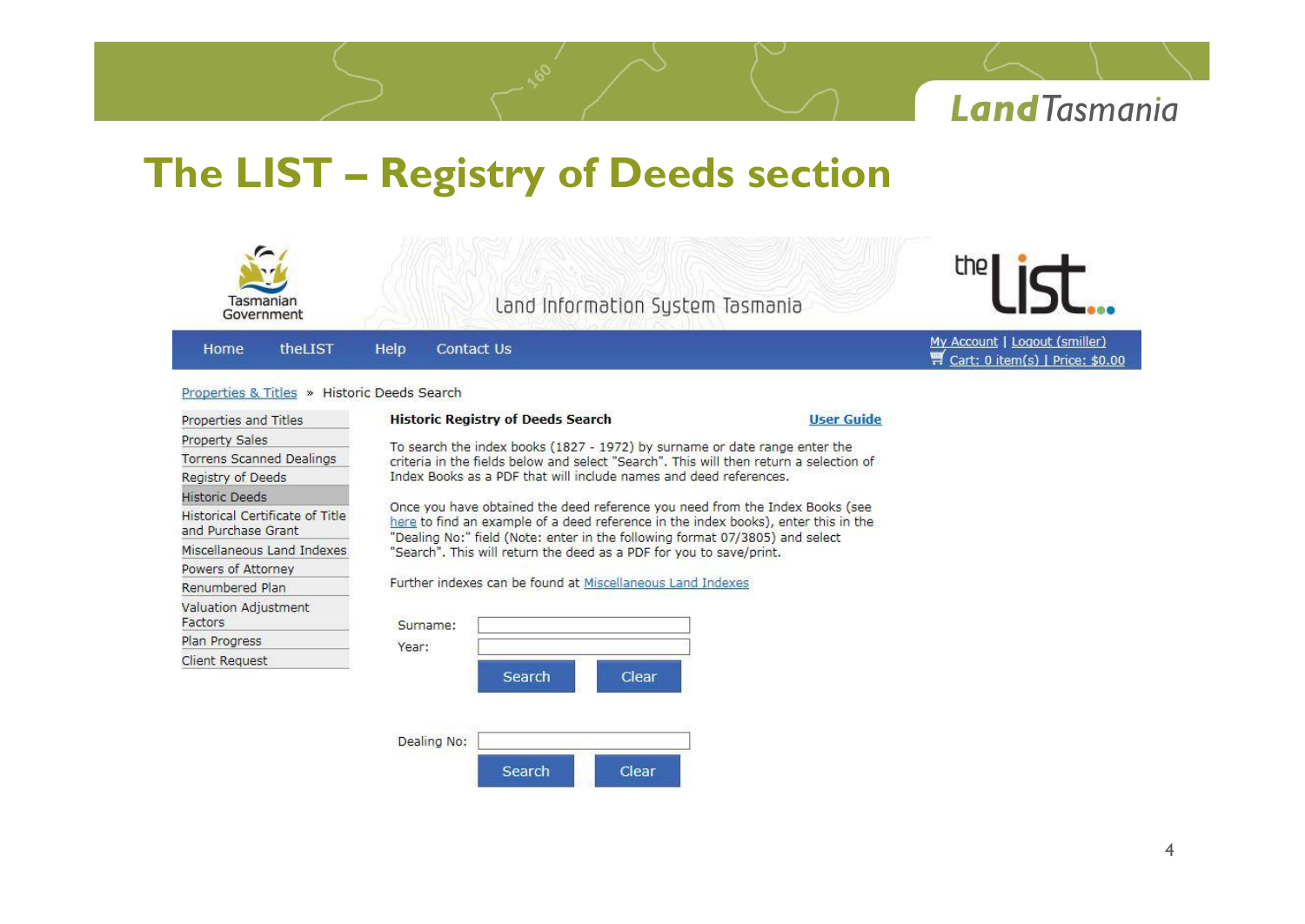

### **LIST Historical Certificate of Titles and** The LIST – Historical Certificate



| Miscellaneous Land Indexes             | PDF for you |
|----------------------------------------|-------------|
| Powers of Attorney                     |             |
| Renumbered Plan                        | Surname:    |
| <b>Valuation Adjustment</b><br>Factors | Year:       |
| Plan Progress                          |             |
| <b>Client Request</b>                  |             |

### **Historical Certificate of Title And Purchase Grant Search**

Historical Certificate of Titles in the range of Volume 1 Folio 1 to Volume 1115 Folio 16 and Purchase Grants in the range of Volume 1 Folio 1 to Volume 358 Folio 31 can be obtained here.

Clear



Search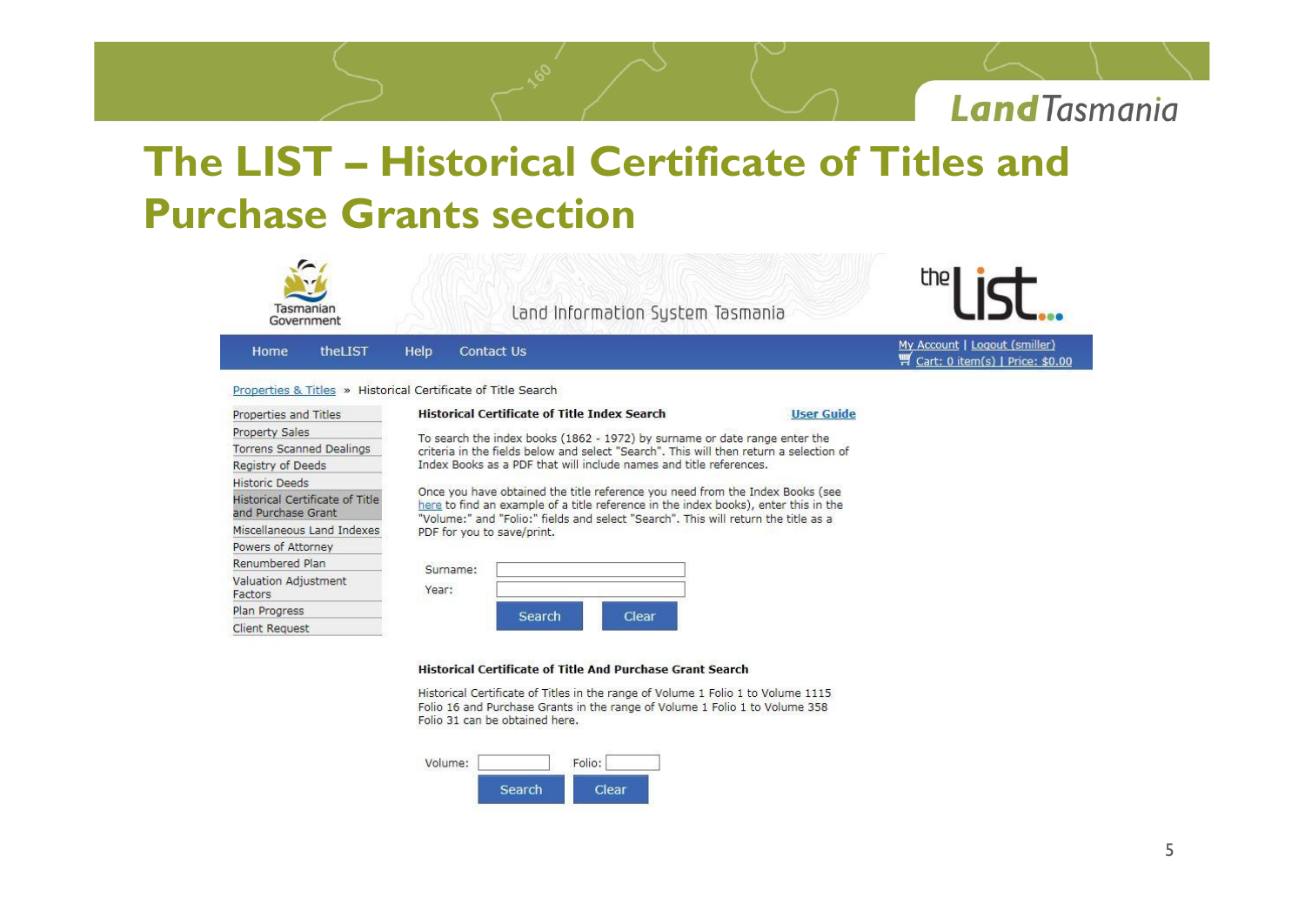

# **incontract** *Miscellaneous* **Land Indexes section**

| Home                            | theLIST                                          | Help | Contact Us                       |                        |              |                              | My Account   Logout (smiller)<br>Cart: 0 item(s)   Price: \$0.00 |
|---------------------------------|--------------------------------------------------|------|----------------------------------|------------------------|--------------|------------------------------|------------------------------------------------------------------|
|                                 | Properties & Titles » Miscellaneous Land Indexes |      |                                  |                        |              |                              |                                                                  |
| Properties and Titles           |                                                  |      | <b>Deposited Deeds indexes</b>   |                        |              |                              |                                                                  |
| Property Sales                  |                                                  |      |                                  |                        |              |                              |                                                                  |
| Registry of Deeds               | Torrens Scanned Dealings                         |      | Index 1827-1877-1                | Index 1914-1930-1      |              | Index 1931-1955-6            | Index 1965-1974-5                                                |
| <b>Historic Deeds</b>           |                                                  |      | Index 1827-1877-2                | Index 1914-1930-2      |              | Index 1956-1964-1            | Index 1965-1974-6                                                |
| and Purchase Grant              | Historical Certificate of Title                  |      | Index 1827-1877-3                | Index 1914-1930-3      |              | Index 1956-1964-2            | Index 1975-1984-1                                                |
|                                 | Miscellaneous Land Indexes                       |      | Index 1827-1877-4                | Index 1914-1930-4      |              | Index 1956-1964-3            | Index 1975-1984-2                                                |
| Powers of Attorney              |                                                  |      | Index 1827-1877-5                | Index 1914-1930-5      |              | Index 1956-1964-4            | Index 1975-1984-3                                                |
| Renumbered Plan                 |                                                  |      |                                  |                        |              |                              |                                                                  |
| Valuation Adjustment<br>Factors |                                                  |      | Index 1827-1877-6                | Index 1914-1930-6      |              | Index 1956-1964-5            | Index 1975-1984-4                                                |
| Plan Progress                   |                                                  |      | Index 1827-1877-7                | Index 1914-1930-7      |              | Index 1956-1964-6            | Index 1975-1984-5                                                |
| <b>Client Request</b>           |                                                  |      | Index 1879-1913-1                | Index 1914-1930-8      |              | Index 1956-1964-7            | Index 1975-1984-6                                                |
|                                 |                                                  |      | Index 1879-1913-2                | Index 1931-1955-1      |              | Index 1956-1964-8            | Index 1985-current-1                                             |
|                                 |                                                  |      | Index 1879-1913-3                | Index 1931-1955-2      |              | Index 1965-1974-1            | Index 1985-current-2                                             |
|                                 |                                                  |      | Index 1879-1913-4                | Index 1931-1955-3      |              | Index 1965-1974-2            |                                                                  |
|                                 |                                                  |      | Index 1879-1913-5                | Index 1931-1955-4      |              | Index 1965-1974-3            |                                                                  |
|                                 |                                                  |      | Index 1879-1913-6                | Index 1931-1955-5      |              | Index 1965-1974-4            |                                                                  |
|                                 |                                                  |      | <b>Proclaimations indexes</b>    |                        |              |                              |                                                                  |
|                                 |                                                  |      | <b>Index Book 1</b>              | <b>Index Book 2</b>    |              |                              |                                                                  |
|                                 |                                                  |      | Wills & Letters of Admin indexes |                        |              |                              |                                                                  |
|                                 |                                                  |      | Wills 1845-1877                  | Wills 1878-1908-4      |              | Letters of Admin 1875-1943-1 |                                                                  |
|                                 |                                                  |      | Wills 1878-1908-1                | Wills 1904-1929-1      |              | Letters of Admin 1875-1943-2 |                                                                  |
|                                 |                                                  |      | Wills 1878-1908-2                | Wills 1904-1929-2      |              | Letters of Admin 1875-1943-3 |                                                                  |
|                                 |                                                  |      | Wills 1878-1908-3                |                        |              |                              |                                                                  |
|                                 |                                                  |      | <b>Grants indexes</b>            |                        |              |                              |                                                                  |
|                                 |                                                  |      | Index 1832 Onwards-A-B           | Index 1832 Onwards-G-K |              | Index 1832 Onwards-O-S       |                                                                  |
|                                 |                                                  |      | Index 1832 Onwards-C-F           | Index 1832 Onwards-L-N |              | Index 1832 Onwards-T-Z       |                                                                  |
|                                 |                                                  |      | <b>Purchase Grant indexes</b>    |                        |              |                              |                                                                  |
|                                 |                                                  |      | <b>Buckingham A-B</b>            | Dorset A-B             | Monmouth P-Z |                              | Misc D-G Flinders Island-4                                       |
|                                 |                                                  |      | <b>Buckingham C-F</b>            | Dorset C-E             | Pembroke A-L |                              | Misc D-G Flinders Island-5                                       |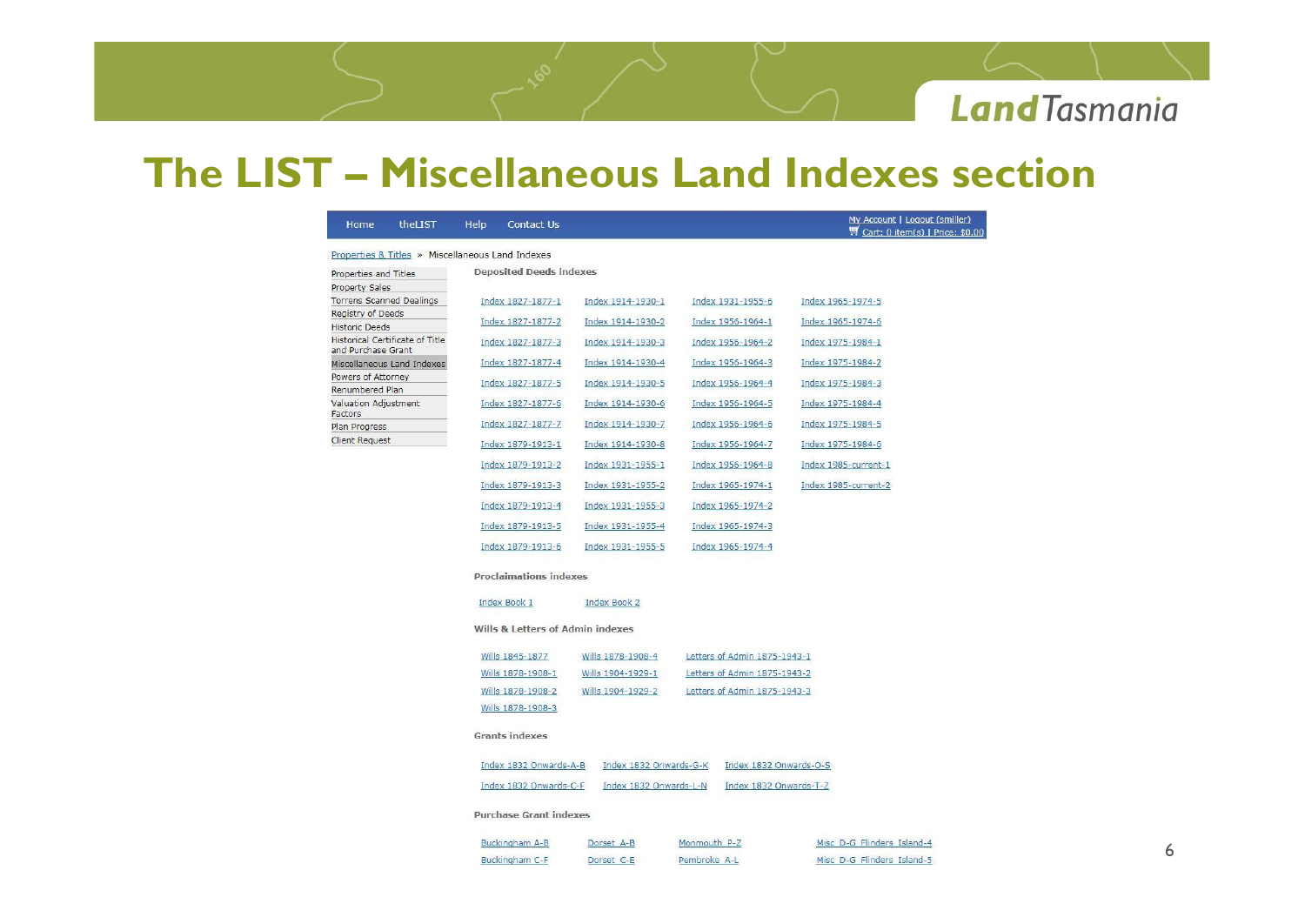

# Land Tasmania team has created a new guide that covers instructions on how to **EXECUTE:** The Contract Contract Contract Contract Contract Contract Contract Contract Contract Contract Contract Contract Contract Contract Contract Contract Contract Contract Contract Contract Contract Contract Contract

**Example 19 Concernsive Concernsive Concernsive Concernsive Concernsive Concernsive Concernsive Concernsive Concernsive Concernsive Concernsive Concernsive Concernsive Concernsive Concernsive Concernsive Concernsive Concer Guides - Gen<br>Tasmania team han<br>Explored Following:**<br>The following: access Registry of Deeds records via the LIST. Currently there are three guides available. **Figure 6 Searth Convention Ceneral Convertions Convertigation Centify Searth Centify Searth Centify Searth Centify Searth Centify Searth Centify Searth Centify Searth Centify Searth Centify Searth Centify Searth Centify S** Guides - General Law, I orrens & I he LIST records<br>d Tasmania team has created a new guide that covers instructions on how to<br>legistry of Deeds records via the LIST. Currently there are three guides available,<br>g the follow smania team has created a new guide that covers instructions on how to<br>try of Deeds records via the LIST. Currently there are three guides available,<br>e following:<br>Istry of Deeds records (Deed Memorials and Indexes) can be The Land Tasmania team has created a new guide that covers instructions on how to The Land Tasmania team ha<br>
access Registry of Deeds red<br>
covering the following:<br>
• General Law<br>
The Registry of Deeds re<br>
Historic Deeds Section.<br>
titled "User Guide".

ering the follov<br>*General Law*<br>The Registry of<br>Historic Deeds<br>titled "User Gu<br>*Torrens* <mark>General Law</mark><br>The Registry of Deeds records (Deed Memorials and Indexes) can be found in the<br>Historic Deeds Section. The user guide can be found on this page, on the top right<br>titled "User Guide".<br>This guide covers all Tor • **General Law**<br>
The Registry of Deeds records (Deed Memorials and Indexes) can be found in the<br>
Historic Deeds Section. The user guide can be found on this page, on the top right<br>
titled "User Guide".<br>
• **Torrens**<br>
This g *Historic Deeds Section.<br>
<i>The "User Guide".*<br> *This guide covers all Tor*<br> *The user guide can be fertion LIST records* titled "User Guide".

### **Torrens**

d "User Guide".<br> **ens**<br>
guide covers all Torrens records such as Certificate of Titles and Purchase Grants.<br>
user guide can be found on this page, on the top right titled "User Guide".<br> **LIST records**<br>
all records are digi **ens**<br>guide covers all Torrens records such as Certificate of Titles and Purchase Grants.<br>user guide can be found on this page, on the top right titled "User Guide".<br>Interpries and the General Law guide the General Law gui

### $\bullet$

rrens<br>is guide covers all Torrens records such as Certificate of Titles and Purchase Grants.<br>e user guide can be found on this page, on the top right titled "User Guide".<br><mark>e LIST records</mark><br>ot all records are digitised. To v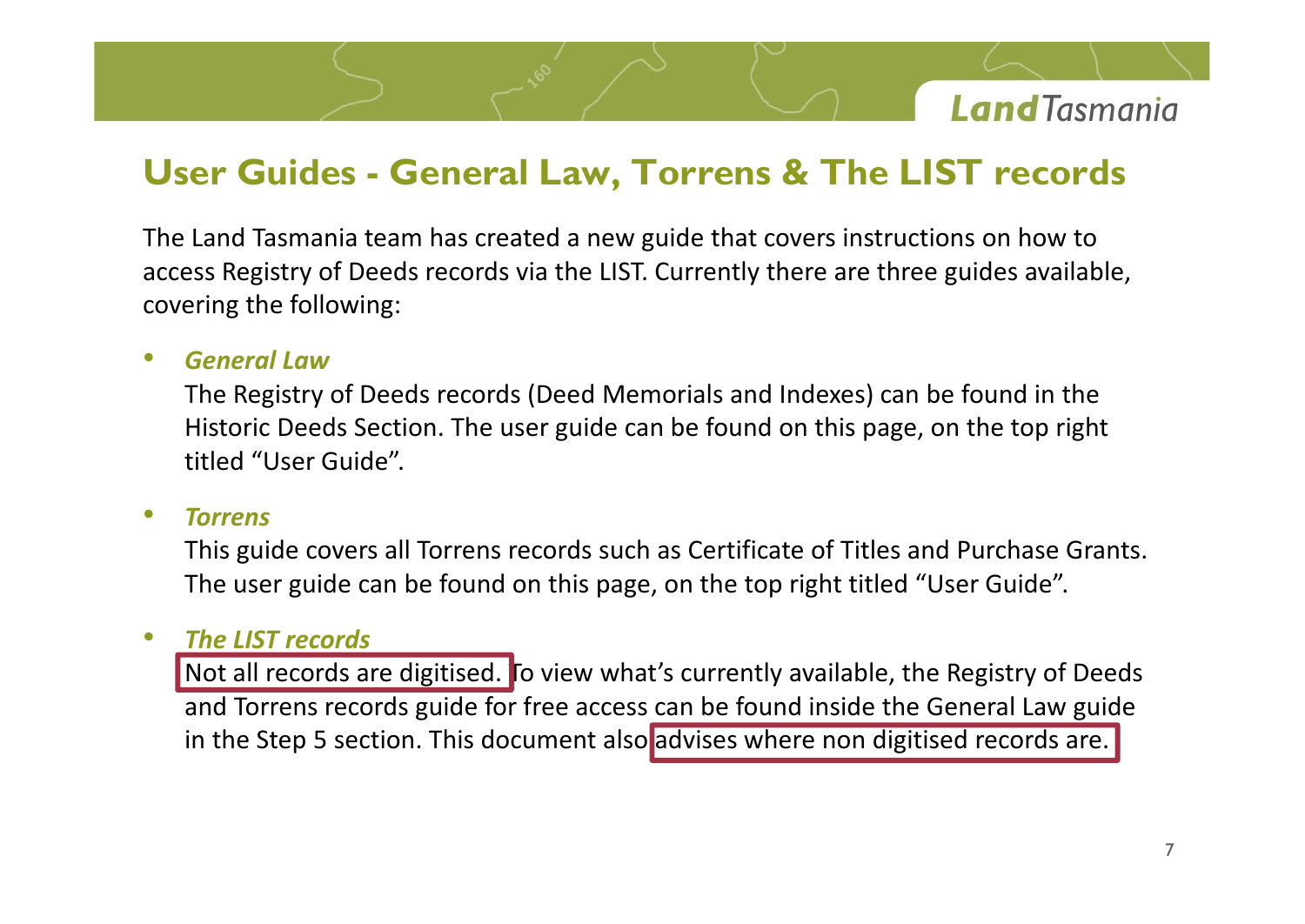

## **the** *General* **Law user guide**<br> **thow to find the General Law user guide**

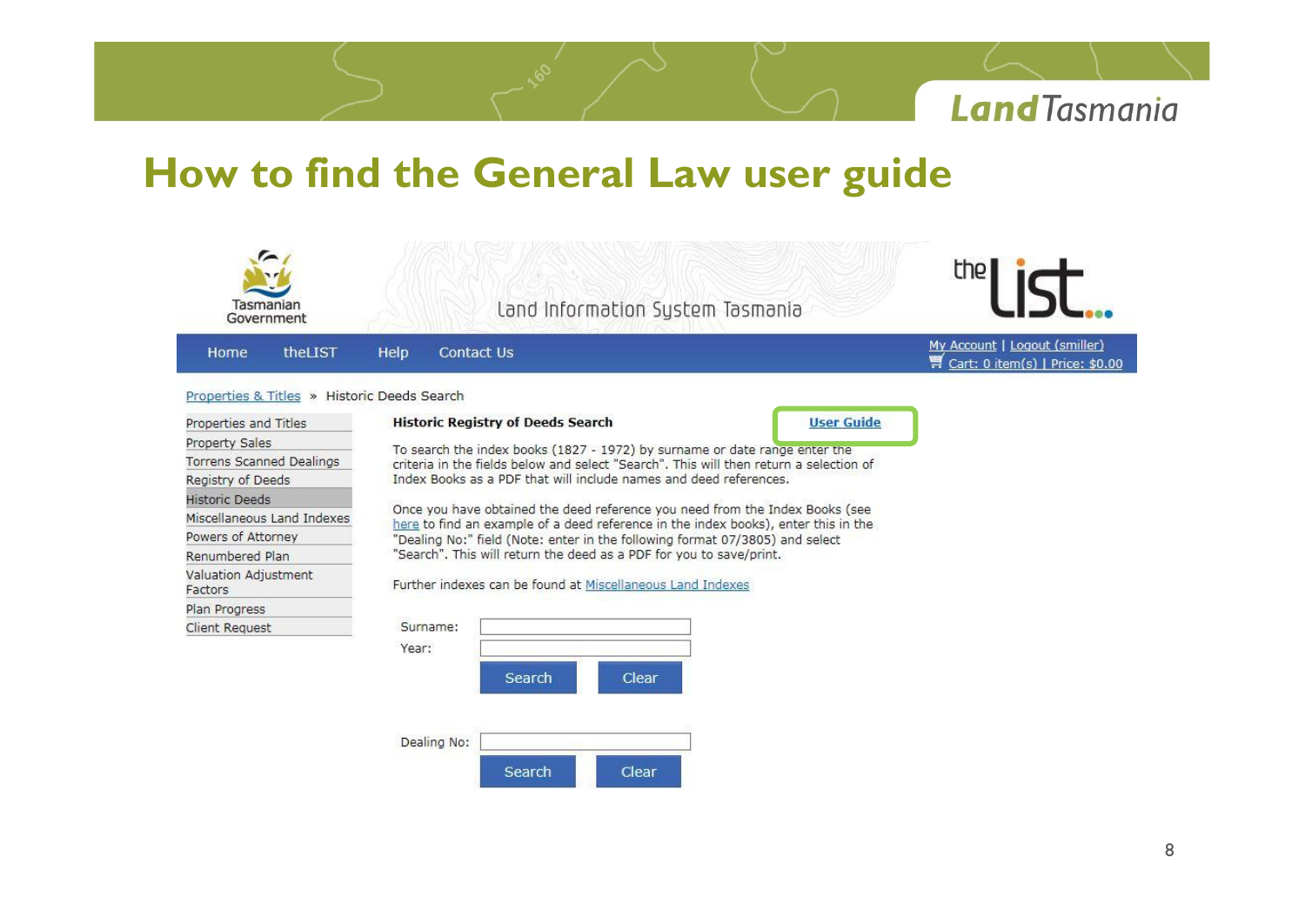

### **to find the Torrens user guides**



Historical Certificate of Titles in the range of Volume 1 Folio 1 to Volume 1115 Folio 16 and Purchase Grants in the range of Volume 1 Folio 1 to Volume 358 Folio 31 can be obtained here.

| Volume: |        | Folio: |
|---------|--------|--------|
|         | Search | lear   |